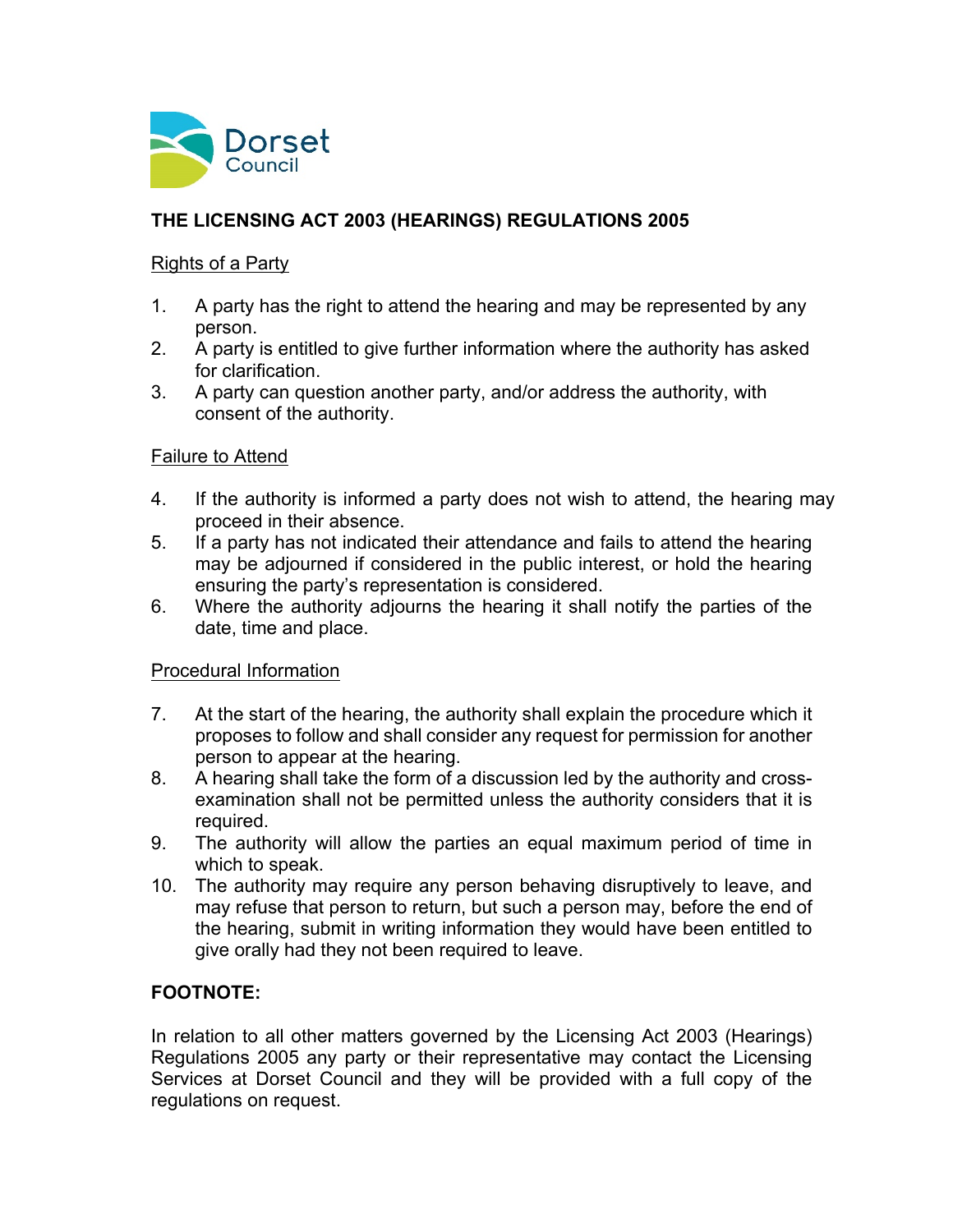### **LICENSING SUB-COMMITTEE PROCEDURE**

- 1. At the start of the meeting the Chairman will introduce:
	- the members of the sub-committee
	- the council officers present
	- the parties and their representatives
- 2. The Chairman will then deal with any appropriate agenda items.
- 3. The Licensing Officer will be asked to outline the details of the application, including details of any withdrawn representations.
- 4. The applicant or their representative is then invited to present their case.
- 5. Committee members will be invited to ask questions.
- 6. Where appropriate the Responsible Bodies e.g. representatives of Police, Fire Services, Environmental Services or Trading Standards will be invited to address the sub-committee on any relevant representations they may have.
- 7. The Chairman may then allow an opportunity for questions.
- 8. The Chairman will ask any person who has made representations, who have already expressed a wish to do so, to address the sub-committee. The sub-committee will have read all the papers before them, including any letters of representation. Members of the public are asked to keep their comments concise and to the point.
- 9. The Local Ward Member, if present, will be given an opportunity to address the sub-committee.
- 10. All parties will be given the opportunity to "sum up" their case.
- 11. The Chairman will ask the Legal Advisor if all relevant points have been addressed before advising all parties present that the sub-committee will withdraw from the meeting to consider its decision in private. The subcommittee will be accompanied by the Democratic Services Officer and the Legal Advisor can be called upon to offer legal guidance.
- 12. On returning the Chairman will: